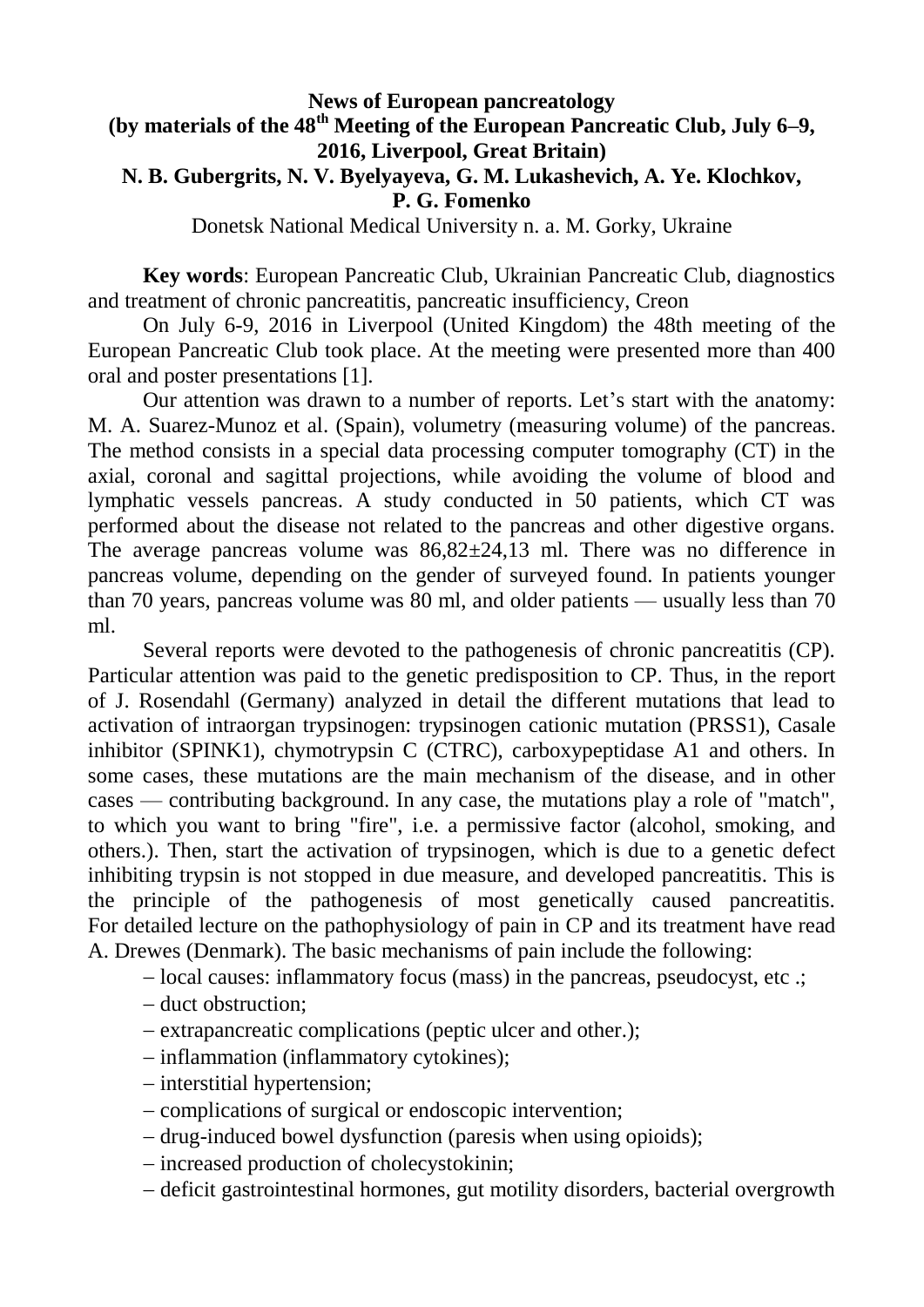syndrome in the small intestine;

peripheral sensitization, Psychosomatics, neuropathy;

 other reasons (changes in the enteric nervous system, increased sympathetic tone, mesenteric ischemia, comorbidities, opioid-induced hyperalgesia).

A. Drewes brought evidence-based studies on the relief of pain in CP (Table. 1 and 2). The Rapporteur also relied on a review article S. S. Olesen et al. the pathogenesis and treatment of abdominal pain in CP. The full text of this article can be found on the website link Pancreapedia: http://www.pancreapedia.org/sites/www.pancreapedia.org/files/DOI%20Pathogenis% 20and%20Treatment%20of%20Pain%20in%20CP.pdf [23].

Table 1

| <b>Risk Factors/etiological</b><br>factors | <b>Treatment</b>                     | <b>Comments</b>                  |  |
|--------------------------------------------|--------------------------------------|----------------------------------|--|
| Alcohol                                    | Avoiding alcohol                     | Reduction<br>$\sigma$<br>disease |  |
|                                            |                                      | progression, reduction in        |  |
|                                            |                                      | pain intensity                   |  |
| Smoking                                    | To give up smoking                   | $\sigma$<br>Reduction<br>disease |  |
|                                            |                                      | progression, reduction in        |  |
|                                            |                                      | pain intensity                   |  |
| Food                                       | Specific recommendations             | No evidence                      |  |
|                                            | are missing                          |                                  |  |
| Heredity                                   | Control of the state of the          | No evidence                      |  |
|                                            | ducts in the dynamics                | At high risk of malignancy       |  |
|                                            | pancreatectomy                       |                                  |  |
| Pancreas divisum                           | Endoscopic surgery or                | The<br>results<br>are            |  |
|                                            |                                      | contradictory                    |  |
| Autoimmune CP                              | Glucocorticosteroids                 | Convincing<br>treatment          |  |
|                                            |                                      | results [8]                      |  |
| Metabolic disorders                        | Lipid-lowering therapy,              | Consultation                     |  |
|                                            | hyperparathyroidism,<br>and          | endocrinologist                  |  |
|                                            | others.                              |                                  |  |
| Peptic ulcer                               | Helicobacter<br><b>PPIs</b><br>$+/-$ | <b>Avoid NSAIDs</b>              |  |
|                                            | pylori eradication                   |                                  |  |
| pseudocyst                                 | Endoscopic, percutaneous             | The method of treatment          |  |
|                                            | drainage,<br>surgical                | depends on the location,         |  |
|                                            | treatment                            | size of the pseudocyst,          |  |
|                                            |                                      | <b>Histology</b>                 |  |
| obstruction of duodenum                    | Endoscopic dilatation or             | Endoscopic dilatation -          |  |
|                                            | surgical treatment                   | of<br>first<br>the<br>treatment  |  |
|                                            |                                      | choice                           |  |
| Obstruction<br>$\sigma$ f<br>the           | Stenting                             | communication<br>Data            |  |
| common bile duct                           |                                      | obstruction of the bile duct     |  |

#### **Recommendations to address the (treatment) risk factors and etiologic factors of pancreatic pain in CP (S. S. Olesen et al., 2013 [24])**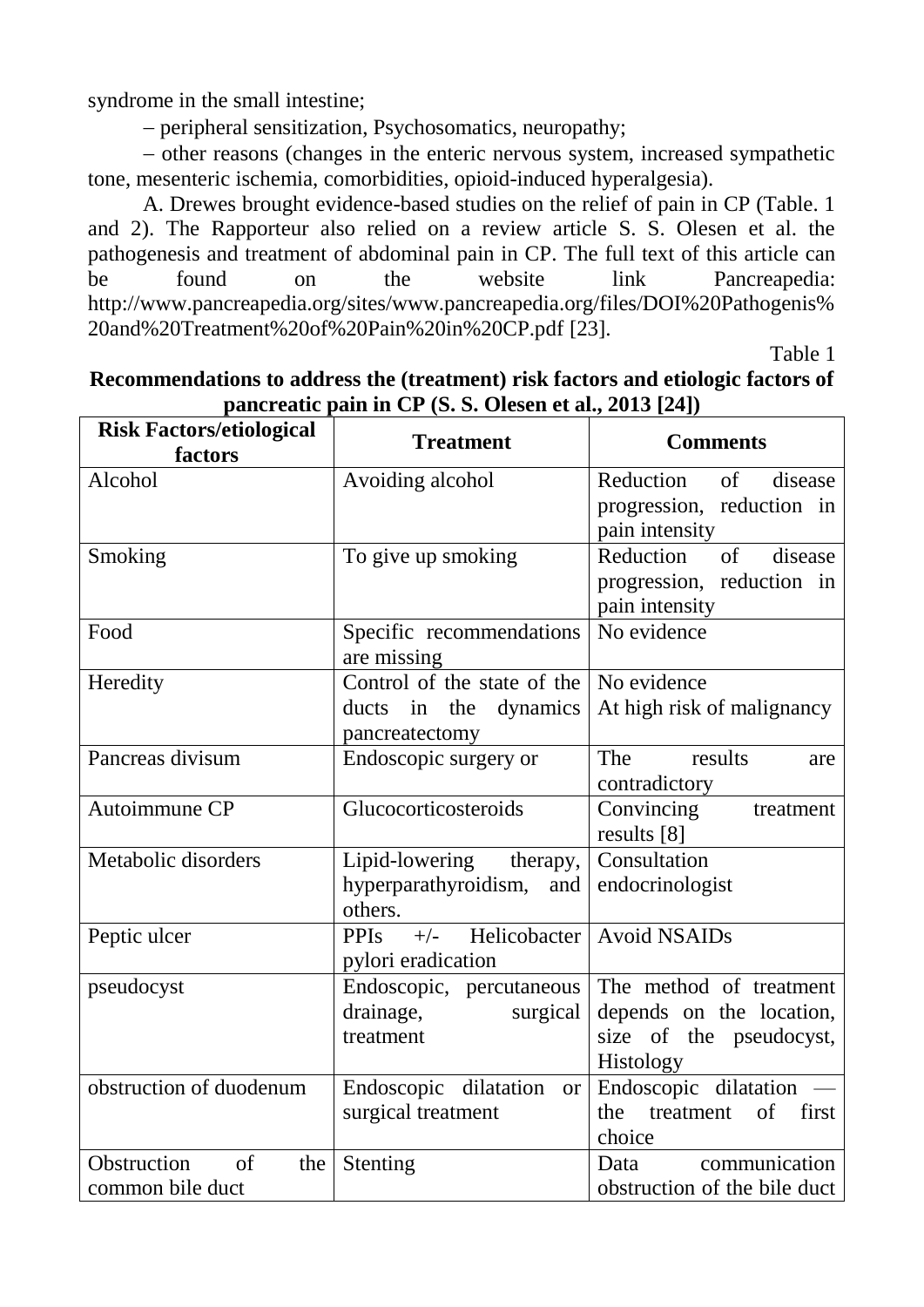| WILL.<br>ш<br>т<br>211<br>∠ւ∪ւ |
|--------------------------------|
|--------------------------------|

# Table 2

#### **Analgesics and adjuvant analgesics for the treatment of pain in CP (S. S. Olesen et al., 2013 [24])**

| Group<br>products and<br>the direction<br>of action | <b>Preparations</b>                                                                                                                              | <b>Comments</b>                                                                                                                                                 | Литературная<br>ссылка |
|-----------------------------------------------------|--------------------------------------------------------------------------------------------------------------------------------------------------|-----------------------------------------------------------------------------------------------------------------------------------------------------------------|------------------------|
| Central<br>sensitization                            | Antidepressants (tricyclic<br>antidepressants, selective<br>serotonin reuptake<br>inhibitors, serotonin<br>reuptake<br>inhibitors/norepinephrine | According to experts,<br>research evidence is<br>not carried out                                                                                                | $[16]$                 |
|                                                     | Gabapentinoids<br>(gabapentin/pregabalin)                                                                                                        | A moderate effect on<br>pain was proved in<br>randomized, placebo-<br>controlled study<br>(pregabalin)                                                          | $[13]$                 |
|                                                     | Ketamine                                                                                                                                         | Eliminates<br>hyperalgesia in a pilot<br>study                                                                                                                  | [10]                   |
| Analgesics                                          | Tramadol in comparison<br>with morphine                                                                                                          | There is no difference<br>in pain relief, fewer<br>side effects in the<br>treatment of tramadol<br>(randomized<br>controlled trial)                             | $[7]$                  |
|                                                     | Fentanyl versus morphine                                                                                                                         | There is no difference<br>in pain relief<br>(randomized<br>controlled trial)                                                                                    | $[24]$                 |
|                                                     | Oxycodone in comparison<br>with morphine                                                                                                         | Oxycodone effective<br>morphine<br>(experimental study)                                                                                                         | $[24]$                 |
|                                                     | ADL 10-0101: agonist of<br><b>K-opioid receptors</b>                                                                                             | ADL 10-0101: κ-<br>agonist opioid<br>receptors more potent<br>than morphine<br>(experimental and<br>clinical data, a limited<br>number of patients —<br>$n = 6$ | $[21]$                 |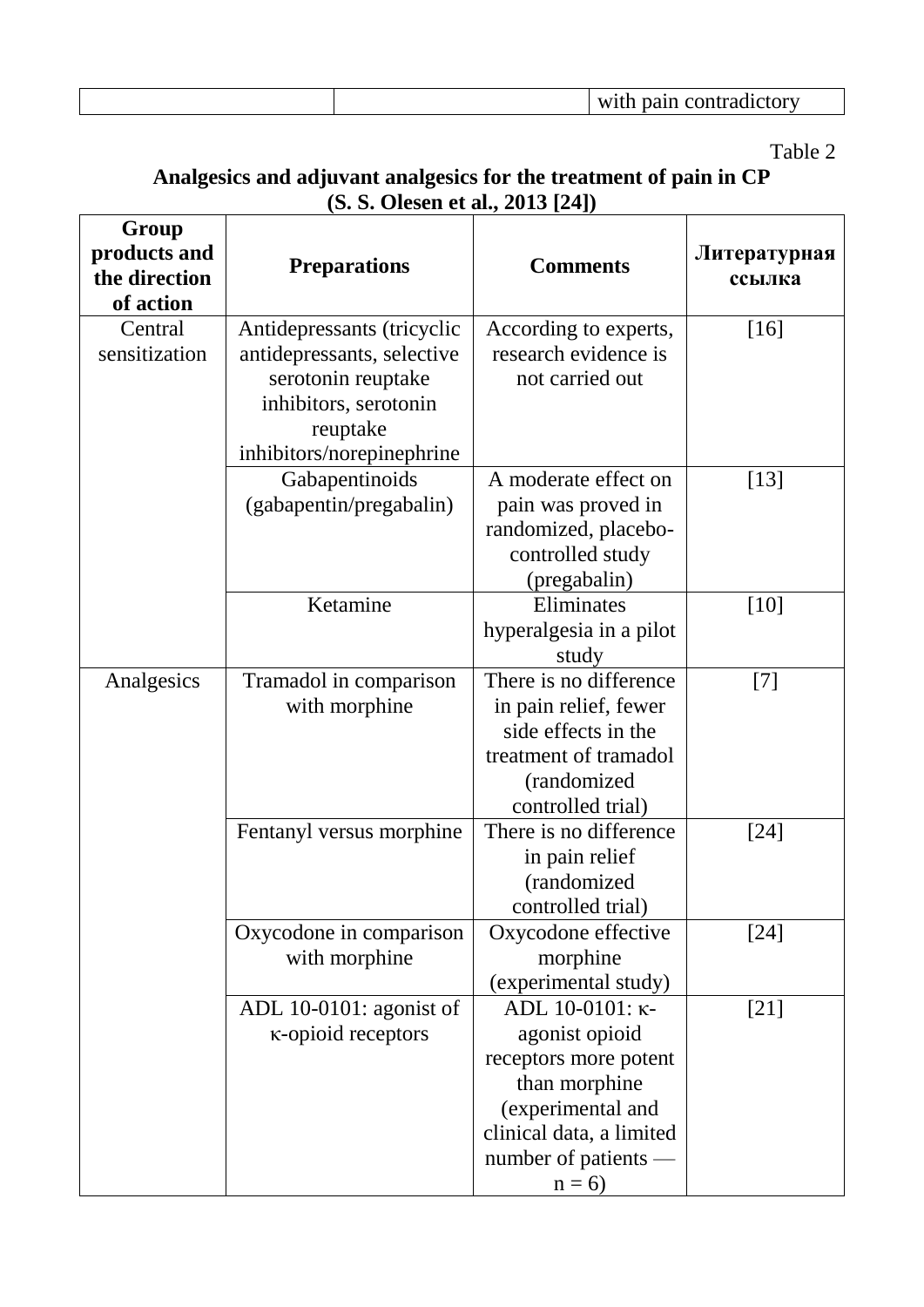Prof. D. Whitcomb (USA) delivered a keynote lecture on preparing international recommendations on the diagnosis and treatment of CP. According to experts, CP should be considered in accordance with the following definition: "CP is a pathological fibro-inflammatory syndrome in individuals with genetic, external and/or other risk factors that lead to the development of persistent pathological response to stress or damage to the parenchyma". Common symptoms at diagnosis of CP and its later stages include atrophy and fibrosis of the parenchyma of the pancreas, abdominal pain, irregularity of ducts and stenosis, calcification, violation of foreign and endocrine pancreatic function, dysplasia. The recommendations are in the process of development and have not been published yet.

A number of papers were devoted to the diagnosis of pancreatic diseases and, in particular, CP. A. R. G. Sheel (UK) described the role of endosonography in the diagnosis of early stages of CP. Endosonography is a revolutionary innovation in pancreatology, it is increasingly being used for imaging of the pancreas. Endosonography more informative than CT for the detection of structures less than 2 cm, and allows you to visualize the parenchyma, and the ducts of the pancreas, as well as perform a biopsy and therapeutic manipulation. The lecturer cited results of a survey 805 patients diagnosed with "chronic pancreatitis" from 2003 to 2016 in the pancreatologic center of Liverpool. In 116 (14.4%) patients, with careful examination of the diagnosis of CP was rejected. Of these, 31% were diagnosed with chronic abdominal pain syndrome. In these patients, with careful examination of the tool change is detected by the pancreas. In 24% of patients minor changes of the pancreas have been found, which could not qualify as CP. In 8% of cases the diagnosis of CP changed to the diagnosis of recurrent acute pancreatitis (AP). In 20% of cases of pancreatic changes were associated with a history of AP. In 4% of the erroneous diagnosis of CP revealed intraductal mucinous neoplasia. In 13% the diagnosis of CP was rejected for other reasons (diagnosed with cancer of the pancreas, pancreatic steatosis, and so on. D.). Interestingly, for establishing the correct diagnosis for patients was carried out on the whole 252 radiological studies, 170 CT, 61 endosonography, 20 magnetic resonance cholangiopancreatography, 2 with the introduction of secretin and 1 endoscopic retrograde cholangiopancreatography.

J. Iglesias-Garcia (Spain) reported on the results of a prospective study of cross-correlation. 43 patients underwent endosonography pancreas with endoscopic elastography and sekretinovy test assessment bicarbonate products. We obtain a strong correlation between the results of elastography, to assess the extent of fibrosis of the pancreas, and the production of bicarbonate. This indicates the informativeness elastography to determine the severity of pancreatic fibrosis.

A series of reports was devoted to various aspects of trophological failure in CP with exocrine pancreatic insufficiency (EPI). In particular, the report S. Stigliano (Italy) discussed about osteopathy in CP. Osteopathy leads to increased fracture risk, reduced quality of life, even in the absence of fractures. It is very important that osteopathy applies to CP complications that can be prevented. Reduced bone mineral density occurs in a number of digestive diseases: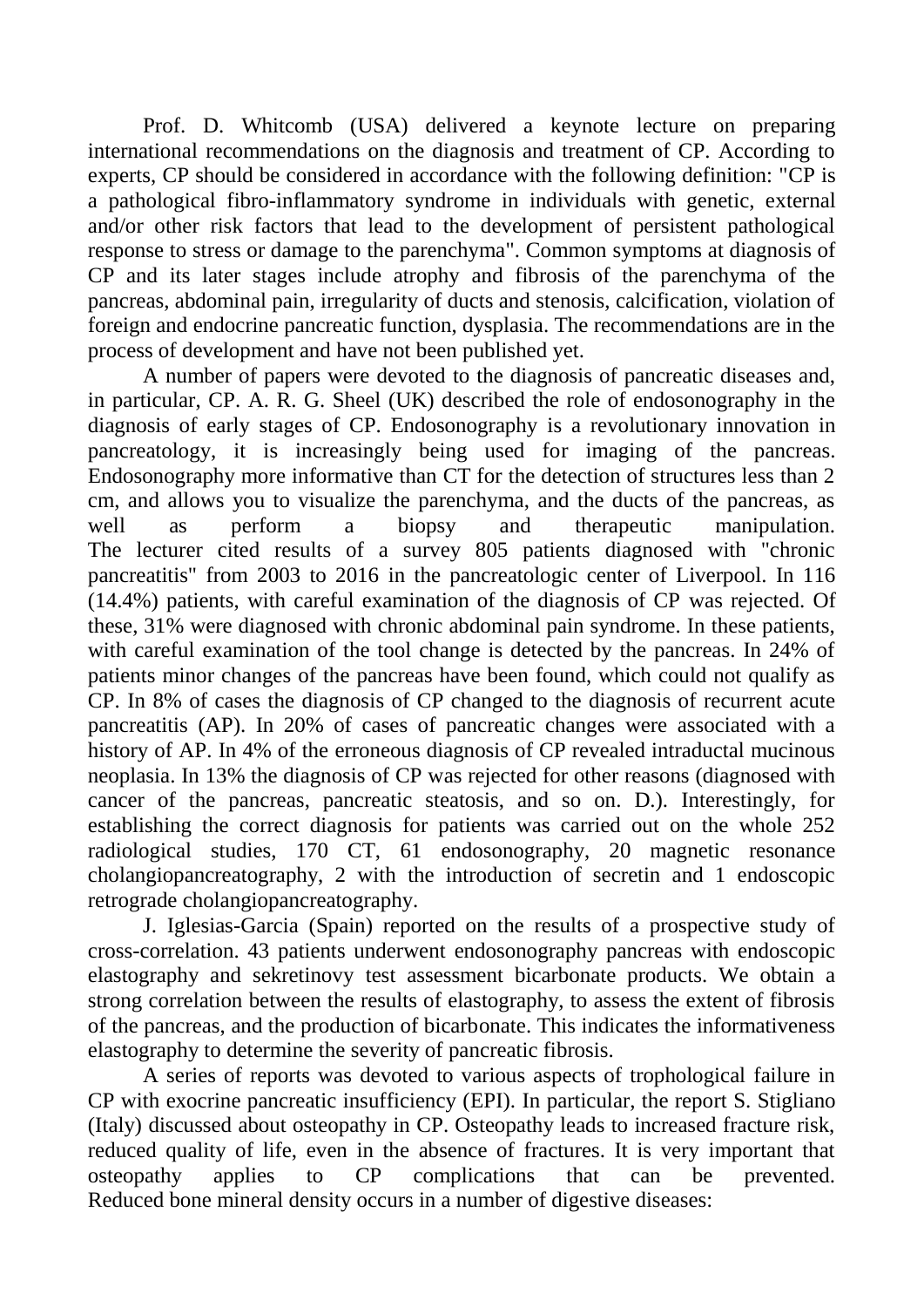- celiac — risk of fracture increased by 40%;

- gastrectomy — Osteopathy in 37-42%;

 $-$  Crohn's disease — osteopenia in 22-55%, osteoporosis in 3-6%;

ulcerative colitis — in 32-67% osteopenia and osteoporosis in 4-50%;

 $-$  orthotopic liver transplantation/primary biliary cirrhosis — in 46% (17% in the first year);

 $-CP$   $-23\%$  in osteoporosis, any osteopathy 65%.

According to the results of a multicenter cross-European study, which included 135 patients with CP who underwent dual energy X-ray absorptiometry, osteopenia was diagnosed in 40.7%, osteoporosis — in 23.7% of cases. Normal bone mineral density occurred in 35.6% of cases. Pathological changes were localized at the femoral neck at 37% in the lumbar spine — in 22%, both localization — 41% of cases. According to the results of statistical analysis, independent risk factors of osteopathy are older age and female gender. Reduce risk of osteopathy increased body mass index and diabetes mellitus (?!). No correlation was found between bone mineral density, fecal elastase and the level of vitamin D in the blood. Particular attention was drawn to the report of N. Vallejo-Senra (Icpaniya) on cardiovascular risk at EPI in patients with CP. The speaker of the national retrospective cohort study in Denmark, showing a significant increase in the mortality of patients with CP compared with the general population (Fig. 1). Contribution to mortality in CP introduces and cardiovascular disease.

The pathophysiology of cardiovascular events in CP:

alcohol and smoking;

diabetes;

 $-$  trophological failure (EPI):

- shortage of high-density lipoprotein, apolipoprotein A-1, A lipoprotein;
- deficiency of vitamin D;
- micronutrient deficiencies:
- inflammatory syndrome associated with malnutrition.

According to study by N. Vallejo-Senra, the life expectancy of patients with CP without EPI significantly more than EPI (Fig. 2) .In a prospective cohort study, the author examined 430 patients. CP diagnosis was made based on endosonography data when necessary to perform magnetic resonance tomography, magnetic resonance cholangiopancreatography with secretin. The diagnosis was based on the results of EPI triglyceride breath test. Nutritional status was evaluated (hemoglobin, magnesium, albumin, prealbumin, retinol-binding protein, glycosylated hemoglobin). For great cardiovascular events included myocardial infarction, stroke, and peripheral to the cardiovascular events . Arterial thrombosis, intermittent claudication and other results of the study are presented in Table 3. The risk of cardiovascular events was 2.46 at EPI without EPI 0.67 ( $p \le 0.001$ ). Conclusions: More than 10% of CP patients over 8 years of observation were cardiovascular events; cardiovascular events associated with EPI, hypertension and alcohol abuse, smoking; in the future it is necessary to study the effect of enzyme replacement therapy on the incidence of cardiovascular events in CP.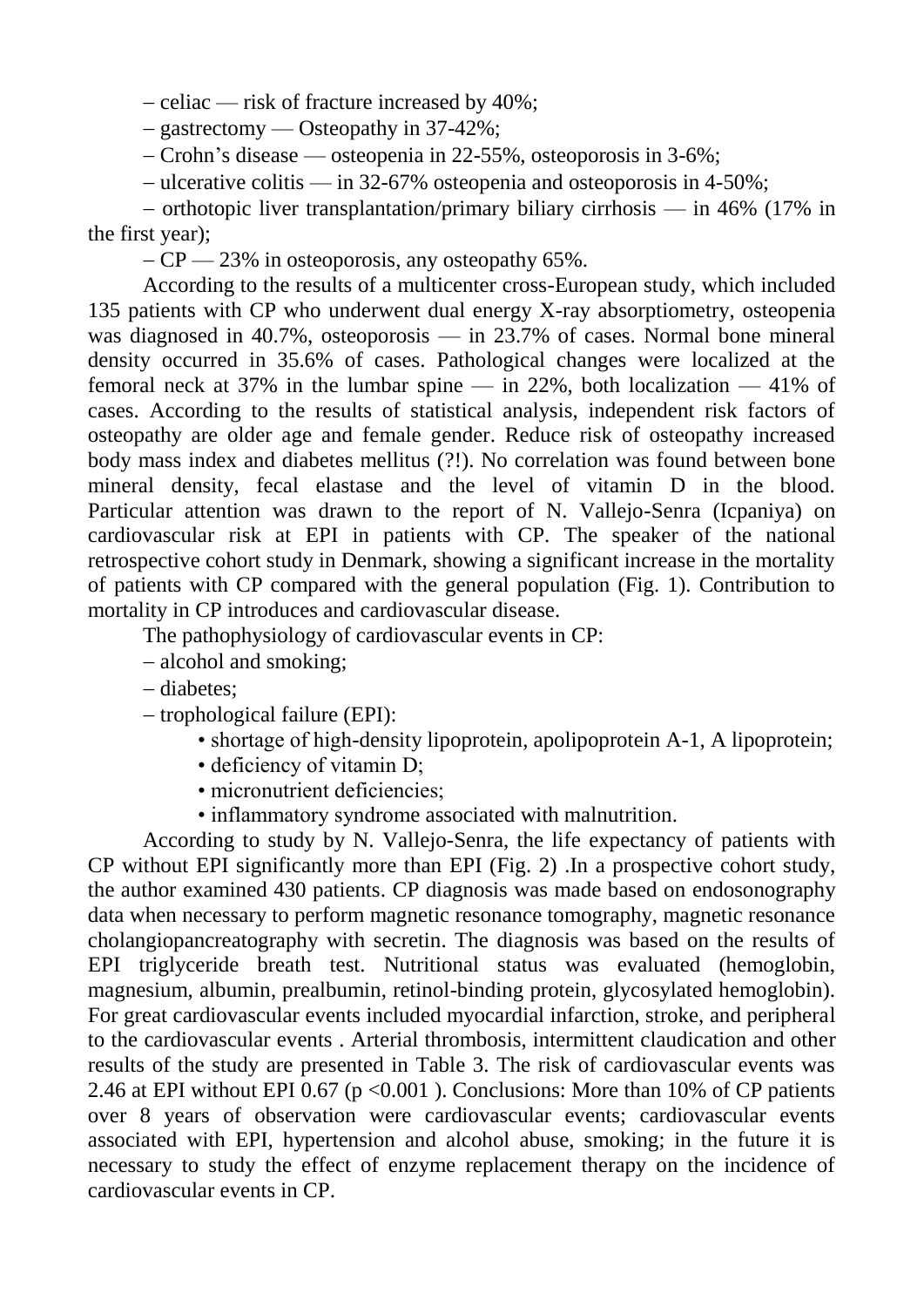| (N. Vallejo-Senra et al., 2016 [2])    |            |                    |         |  |  |  |
|----------------------------------------|------------|--------------------|---------|--|--|--|
|                                        | <b>EPI</b> | <b>Without EPI</b> |         |  |  |  |
| cardiovascular<br>All<br>events        | 23,00%     | 5,26%              | < 0,001 |  |  |  |
| cardiovascular<br>Big<br>events        | 10,31%     | 2,63%              | 0,739   |  |  |  |
| Peripheral<br>cardiovascular<br>events | 12,69%     | 2,63%              | 0,309   |  |  |  |

### **The frequency of cardiovascular events in CP (N. Vallejo-Senra et al., 2016 [2])**

L. K. Frandsen et al. (Denmark) studied 166 patients with CP and showed that when EPI reduced strength of skeletal muscle. Thus, they found a correlation between the fat mass in a patient according bioimpedance and skeletal muscle strength, such as a handshake force (measured with a dynamometer) (Fig. 3). Consequently, when EPI appears and gradually increases fatigue. M. Moneo (Spain) examined 42 patients with CP during the first visit to the doctor. Patients with the following frequency EPI deficiency was detected:

- $-Vit. A 34.6\%$
- $-Vit. E \rightarrow 15.4\%;$
- $-Vit. D 80.7\%$
- $-$  Retinol binding protein  $-$  38.5%;
- $-Ma$ gnesium 7.7%;
- $-$  Prealbumin  $-$  42.3%.

Interestingly, in the absence of EPI vitamin D deficiency was defined in 75.1%, i.e. This does not depend on vitamin deficiencies EPI. When EPI overweight occurred in  $46.2\%$ , obesity — in 3.8% of cases, only 3.8% of patients had a decrease in body weight.

Prof. M. Lerch (Germany) delivered a lecture "Chronic pancreatitis: indications and optimization of enzyme replacement therapy".

The main symptoms of CP — pain, steatorrhea, weight loss:

- pain — recurrent girdle, is often associated with low back pain;

 $\sim$  steatorrhea — excretion of more than 7 grams of fat per day as a result of malabsorption;

weight loss — loss of more than 20% of body weight.

Incidence EPI in CP is shown in Fig. 4.

Features of EPI:

- maldigestion of fat, protein and carbohydrates;

steatorrhea, flatulentsiya, intestinal pain;

- weight loss;

- growth retardation in children;

- deficiency of fat-soluble vitamins;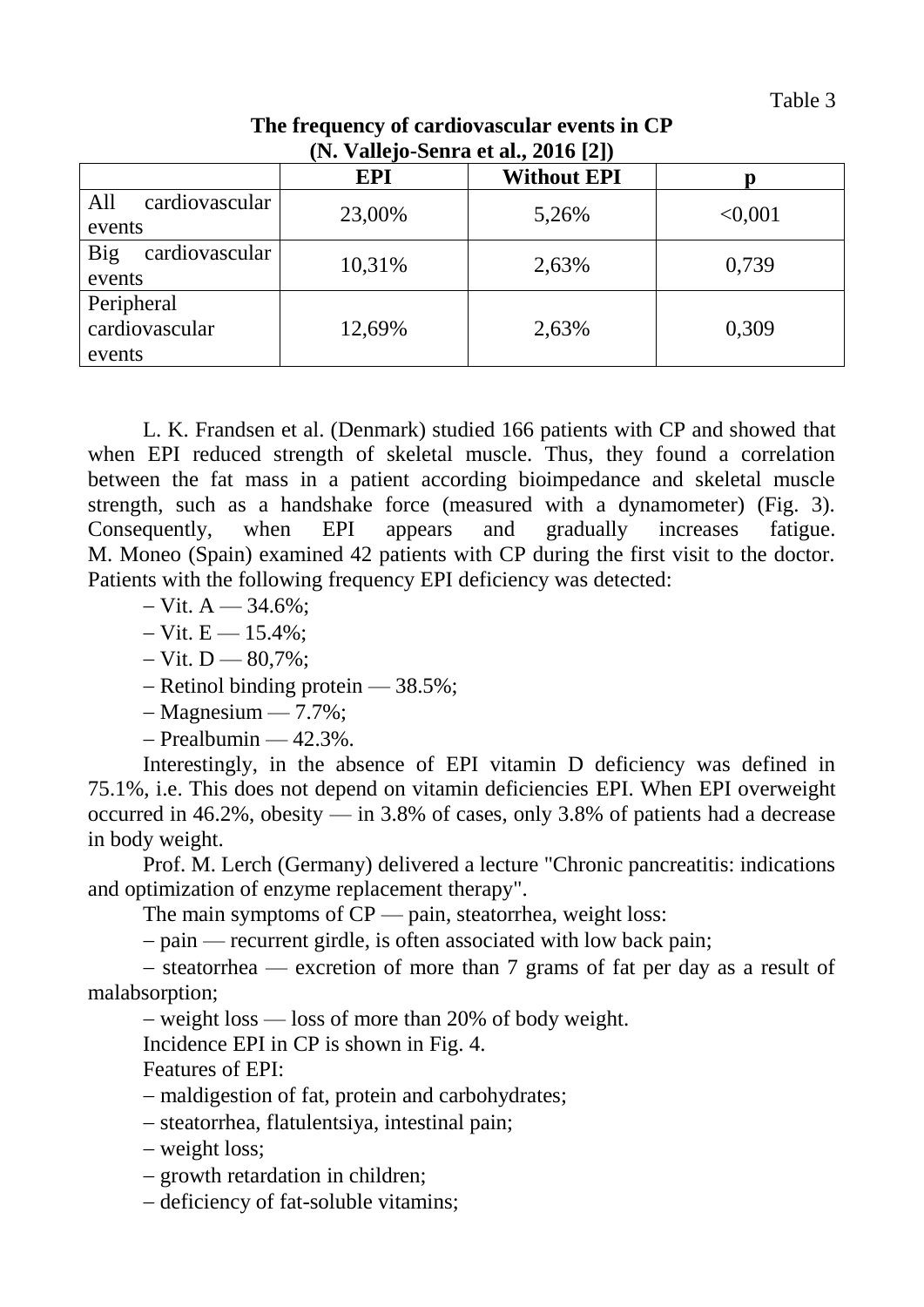– decrease in bone mineral density;

- deficit minerals (zinc, magnesium, etc.);
- increased morbidity and mortality.

Secretin-pancreozymin test, which is the "gold standard" direct test probe for diagnosing EPI currently in practice because as the complexity of the procedure, and because of the high cost of stimulants. EPI informative method of diagnosis, but also rarely used in practice, is the quantitative determination of fat in the feces. The ability of the test is determined by the need to collect feces for 72 hours. Furthermore, steatorrhea develops only when stored below 10% parenchyma functioning pancreatic lipase with a corresponding reduction of production (Fig. 5, 6). By Fig. 6 should be added that the triglyceride breath test to diagnose EPI while retaining more than 60% of the parenchyma of the pancreas, i.e. on the informativeness of approaching secretin-pancreozymin test.

To diagnose EPI widely used fecal elastase test. Indicators of fecal elastase-1 correlated with steatorrhea, t. E., These rates are lower when steatorrhoea (Fig. 7). In addition, a correlation was found with the level of vitamin D in the blood (Fig. 8). This shows the reflection of indicators of fecal elastase-1 reduction of exocrine pancreatic function and severity of malabsorption.

Advantages of fecal elastase test:

- a non-invasive method of tubeless;
- elastase-1 pancreatospecific enzyme;
- minimal changes of elastase activity in the intestinal transit;
- stability of the enzyme;
- simple measurement technically;
- there is no need to abolish enzyme preparations;
- relatively low cost.

EPI develops not only in CP, but also in other diseases of the pancreas, for example after suffering AP (Fig. 9). Especially often develops EPI in Vol. H. EPI with severe steatorrhea in patients undergoing severe AP, which required the implementation necrectomy. Thus, after developing necrectomy steatorrhea in 25%, without EPI steatorrhea in 33% of cases, while the outer pancreatic secretion remained normal in 42% of cases. In patients undergoing AP, but without performing necrectomy, RV function is preserved in 87% EPI formed in 13% of cases, and no steatorrhea recorded [22].

EPI develops in a significant proportion of patients with pancreatic cancer (Fig. 10), is often diagnosed with diabetes, especially type I [11]. EPI formed and is the basis for the appointment of enzyme preparations after surgery for CP (pancreatectomy, and others) (Fig. 11).

To avoid steatorrhea is necessary to have 30 thousand. Units FIP lipase duodenal lumen in the postprandial period (10% of normal), but taking into account risks to lipase, received per os (effect of acid and pepsin in the stomach, possible asynchrony passage pancreatin and chyme in the case receiving a tablet formulation), it is necessary to appoint more — 40-50 thousand units FIP on the main meal, and 20-25 thousand units in the FIP snack [15]...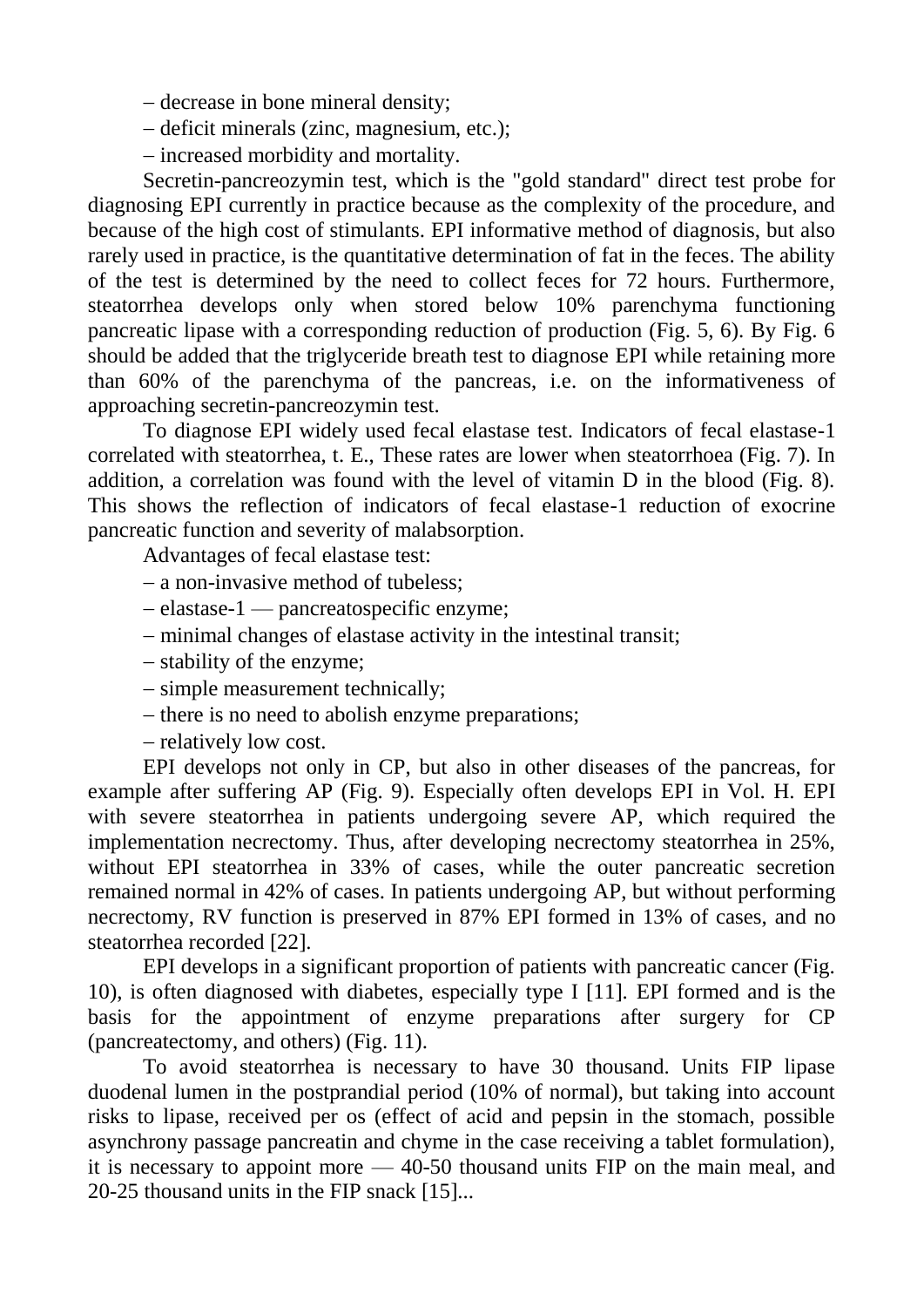Indications for enzyme replacement therapy:

pancreatin preparations are indicated for proven or suspected steatorrhoea;

 $-$  as quantitative determination of fat in the stool is rare, enzyme preparations are shown in pathological results of functional tests and the clinical manifestations of malabsorption (weight loss, abdominal pain, flatulence pronounced, dyspepsia, diarrhea);

– enzyme preparations shown ex juvantibus with fuzzy symptoms.

In preparing for the publication of harmonized European recommendations on diagnostic and CP treatment (HaPanEu) contains the following provisions concerning the replacement of the enzyme.

- What are indications to the replacement enzyme therapy in chronic pancreatitis?

• Substitution therapy is indicated for CP EPI with the presence of clinical symptoms or laboratory evidence of malabsorption of. It recommended that a study of nutritional status for signs of malabsorption (1A level, strong agreement).

- What are the enzymatic drugs of choice?

• Enteric coated microspheres or minimicrospheres smaller than 2 mm are the drugs of choice for EPI. Micro or minitablets size 2.2-2.5 mm can also be effective, but the scientific evidence of their effectiveness is limited in CP. Comparative clinical study of different enzyme preparations are absent (1B level of strong agreement).

Comment. The efficacy of pancreatic enzyme preparations depends on several factors: 1) mixing with food; 2) the evacuation of the stomach with food, 3) mixing with duodenal chyme and bile acids; 4) rapid release of the enzymes in the duodenum.

- How should enzyme preparations be prescribed?

• Oral enzyme preparations should be distributed between the main meals and snacks (1A level, strong agreement).

- What is the optimal dose of enzyme preparations with EPI due to CP?

• Minimum dose of lipase from 40 000 to 50 000 units in the FIP main meal and half dose snack (1A level, strong agreement).

Prof. M. Lerch presented algorithm of enzyme replacement therapy (Fig. 12). Innovation of substitution enzyme therapy is the creation of drugs based on microbial lipases, for example Liprotamaza drug. Prof. M. Lerch talked about research and evidence-based perspectives of these drugs (the results of one such study are presented below). Microbial enzymes have a number of positive qualities: a broad substrate specificity, the preservation of activity in the broader framework of pH.

Lecture emphasized that the lack of effectiveness of enzyme preparations need to be combined with proton pump inhibitors for adjusting pH in the duodenal lumen. Enzyme preparations it is important to designate at the beginning of the meal, which creates the best conditions for the realization of their effect. Prof. M. Lerch presented results of a double blind, randomized, placebo-controlled study of the efficacy and safety of a new enzyme preparation based on the microbial lipases in cystic fibrosis (J. E. Heubi, Germany) (Fig. 13). It is interesting and it is important that this medication is available in liquid form (for drinking) that allows you to assign it to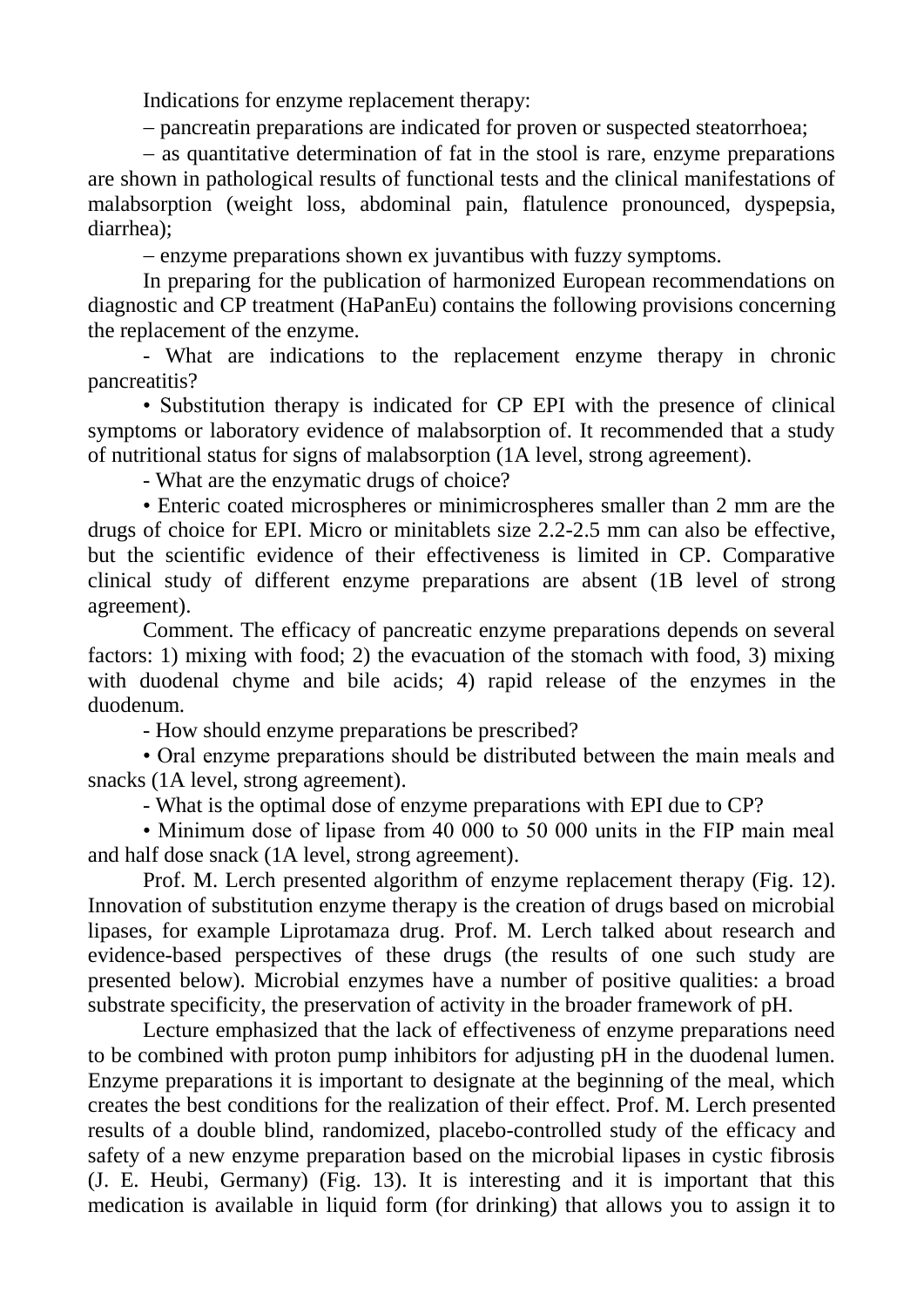young children and need to enter through probe. Monitoring EPI effectiveness of treatment:

- positive dynamics of clinical symptoms (weight gain, normalization of vitamin status, the disappearance of abdominal symptoms);

 $\overline{\phantom{a}}$  in the absence of positive dynamics of clinical manifestations it is necessary to conduct functional tests (triglyceride breath test) to evaluate the fat excretion in feces.

Interesting results were obtained in a pilot study by A. Mosseler (Germany) "Taurine upon EPI to improve the assimilation of fat". Taurine is a sulfonic acid, its main feature is the formation of conjugates with bile acids. Upon EPI taurine increased loss due to the breach of the enterohepatic circulation of bile acids. And has a value that bacterial overgrowth in the small intestine syndrome results in deconjugation of bile acids. In the study, two groups were examined animals EPI (pancreatic duct ligation) — or just treated with an enzyme preparation or the enzyme preparation in combination with taurine. It is shown that taurine has a positive effect on fat absorption in experimental animals. Several reports were dedicated to CP, pancreatic steatosis and their combination with hepatic steatosis. S. Beer et al. (Germany) examined 35 patients after resection of the pancreas over the CP, 54 patients with CP, are not subjected to surgical treatment. Steatosis and liver fibrosis was assessed by FibroTest and Fibroscan. Fecal elastase test was conducted. The results are shown in Fig. 14 and 15. The authors concluded that in patients with CP high incidence of steatosis (particularly after resection of the pancreas) and fibrosis of the liver, but these changes in the liver had no association with alcohol abuse, the degree of reduction of foreign and endocrine functions of the pancreas. In all cases, liver fibrosis associated with its steatosis.

P. O. Coe (United Kingdom) used magnetic resonance imaging with spectroscopy to detect fat in the pancreas. We studied the tissue of the pancreas in 12 patients who underwent resection of the pancreas, and the results of imaging 15 volunteers were analyzed. The author was able to develop a quantitative method for non-invasive evaluation of the content of fat in the pancreas. This is important, t. K. Experimentally shown that the accumulation of fat in pancreatic adenocarcinoma predisposes to [20] .

G. Zsori et al. (Hungary) conducted treatment of non-alcoholic fatty liver disease and pancreatic metformin. The study included 14 patients. Degree of fat accumulation in the liver and the pancreas was evaluated by Hounsfield scale (CT). Metformin in high therapeutic doses for 4 months was presvribed. If the degree of fat accumulation in the liver during the period of treatment was significantly decreased, the significant reduction in the severity of pancreatic steatosis did not happen. E., No this, no earlier studies did not give a clear result with regard to the treatment of pancreatic steatosis. Prof. H. Friess gave a lecture on surgical treatment CP.

Indications for CP surgical treatment:

 $-$  intractable pain;

- duodenal stenosis;

- stenosis of the common bile duct;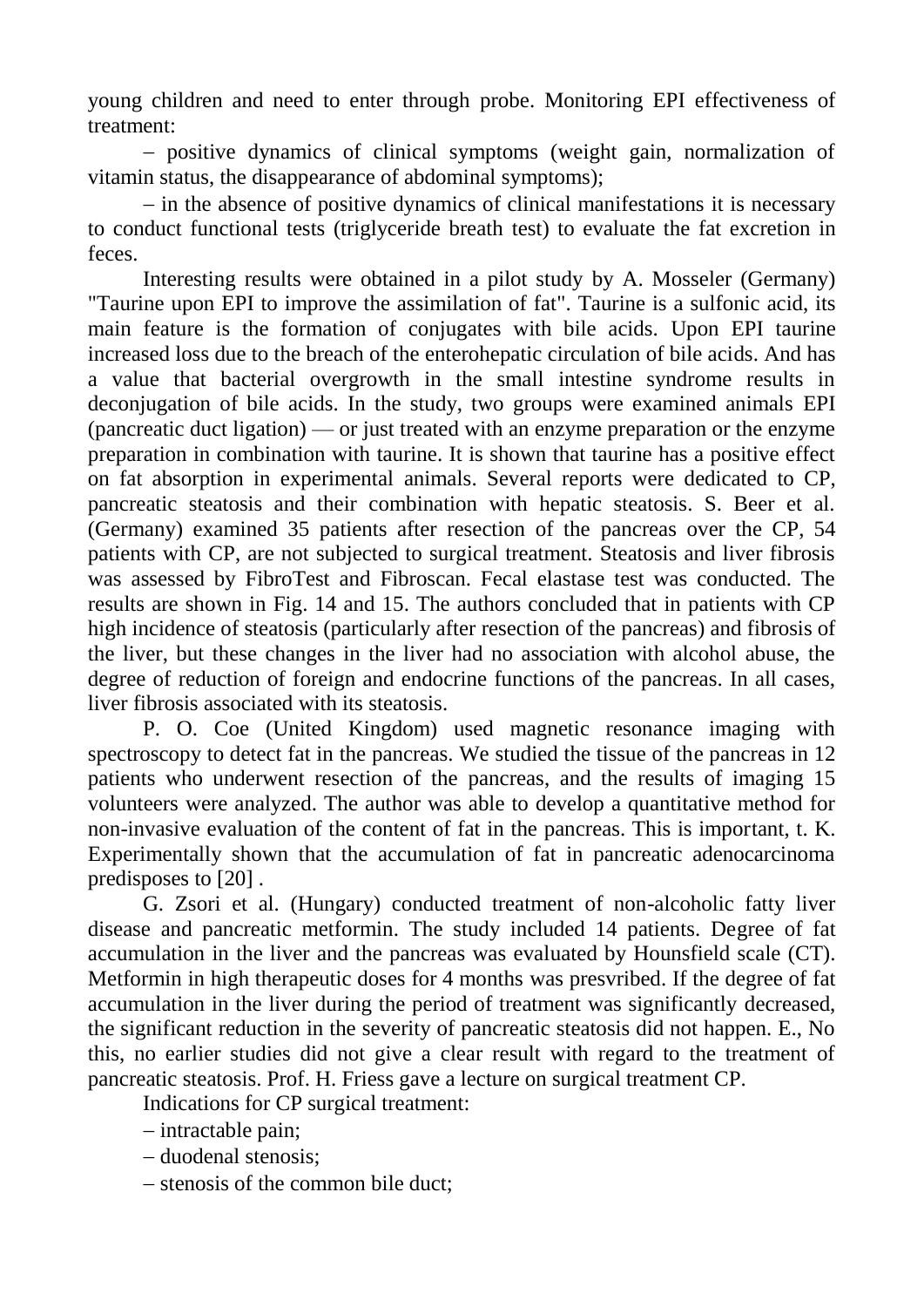- stenosis of the pancreatic duct;

- compression of the portal vein;

- suspected pancreatic cancer.

Main conclusion of lectures: early surgery (less than 3 years from the start of abdominal pain) leads to significantly better indices.

Results of interesting retrospective study "on weekends and holidays, patients with more severe acute pancreatitis admitted to hospital" introduced S. Fernandes (Portugal). Indeed, a retrospective analysis of case histories of 524 patients it was found that on weekends and public holidays the heavy AP (Atlanta classification) was diagnosed in 68.9% of all hospital admissions, and on weekdays — at 56,0% (p  $= 0.02$ ). No significant difference in mortality was found out.

S. Beer (Germany) studied the question of the pancreas cancer due to increased intake of cadmium in cigarette smoke into the body of patients. We studied 16 cancer tissue samples of the pancreas and the surrounding non-tumor tissue (surgical material). Cadmium in tissue was determined by atomic absorption graphite. In tumor tissue cadmium content was  $13,58\pm3,99$  g/g, and in the surrounding tissue swelling  $-$  5,60 $\pm$ 1,36 g/g (p <0,05). Author conjectured that perhaps smoking causes cancer of the pancreas due to the high concentration of cadmium in cigarette smoke.

The results of a number of more interesting and promising research were presented in Liverpool, but all of them can't be set as part of article. Participators of the meeting in Liverpool returned home with new information and positive experience.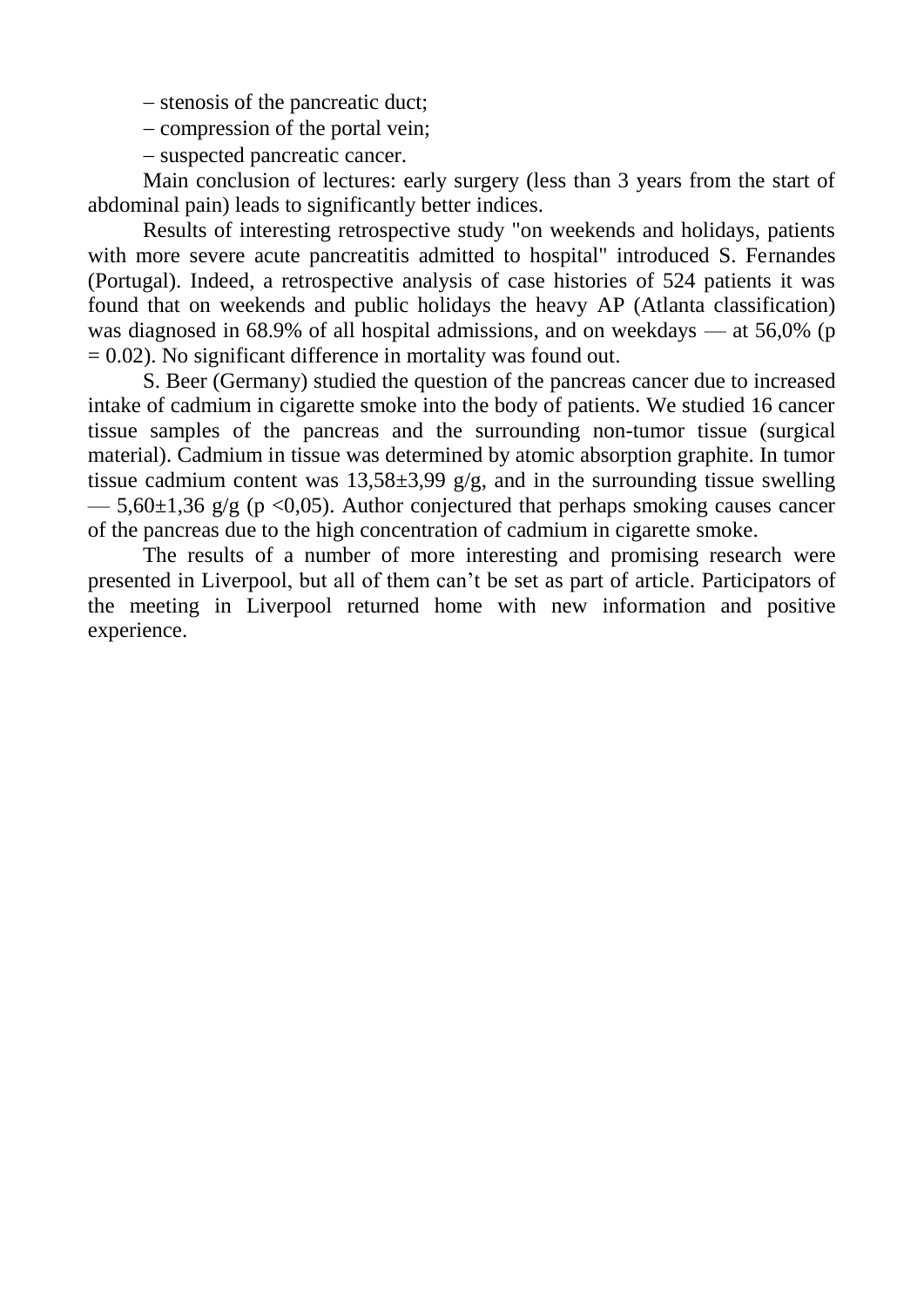#### **References:**

- 1.  $48<sup>th</sup>$  European Pancreatic Club (EPC) meeting // Pancreatology. 2016. Vol. 16, No 3S1. — P. S1–S130.
- 2. Cardiovascular risk (CVR) associated with pancreatic exocrine insufficiency (PEI) in patients with chronic pancreatitis (CP)/N. Vallejo-Senra, D. De la Inglesia-Garcia, A. Lopez-Lopez [et al.]/48<sup>th</sup> European Pancreatic Club (EPC) meeting // Pancreatology. — 2016. — Vol. 16, No 3S1. — P. S80.
- 3. Chronic pancreatitis: novel concepts in biology and therapy/Ed. M. W. Buchler [et al.]. — Berlin ; Wien : Wissenschafts–Verlag ; A Blackwell Publishing Company, 2002. — 614 р.
- 4. The different courses of early- and late-onset idiopathic and alcoholic chronic pancreatitis/P. Layer, H. Yamamoto, L. Kalthoff [et al.] // Gastroenterology. — 1994. — Vol. 107, No 5. — P. 1481–1487.
- 5. DiMagno E. P. Pancreatic cancer: a continuing diagnostic dilemma/E. P. DiMagno // Ann. Intern. Med. — 1979. — Vol. 90, No 5. — P. 847–848.
- 6. DiMagno E. P. Relations between pancreatic enzyme outputs and malabsorption in severe pancreatic insufficiency/E. P. DiMagno, V. L. Go, W. H. Summerskill // N. Engl. J. Med. —1973. — Vol. 288, No 16. — P. 813–815.
- <span id="page-10-2"></span>7. Effect of tramadol and morphine on pain and gastrointestinal motor function in patients with chronic pancreatitis/C. H. Wilder-Smith, L. Hill, W. Osler, S. O'Keefe // Dig. Dis. Sci. — 1999. — Vol. 44. — P. 1107–1116.
- 8. Etemad B. Chronic pancreatitis: diagnosis, classification, and new genetic developments/B. Etemad, D. C. Whitcomb // Gastroenterology. — 2001. — Vol. 120. — P. 682–707.
- 9. Fecal elastase-1 is useful in the detection of steatorrhea in patients with pancreatic diseases but not after pancreatic resection/L. Benini, A. Amodio, P. Campagnola [et al.] // Pancreatology. — 2013. — Vol. 13, No 1. — P. 38–42.
- <span id="page-10-1"></span>10.Fioravanti B. The ORL-1 receptor system: are there opportunities for antagonists in pain therapy?/B. Fioravanti, T. W. Vanderah // Curr. Top. Med. Chem. — 2008. — Vol. 8. — P. 1442–1451.
- 11.Groger G. Exocrine pancreatic function in diabetes mellitus/G. Groger, P. Layer // Eur. J. Gastroenterol. Hepatol. — 1995. — Vol. 7, No 8. — P. 740– 746.
- 12.High prevalence of fatty liver disease in patients with chronic pancreatitis/S. Beer, T. Karlas, J. Wiegand [et al.]/48<sup>th</sup> European Pancreatic Club (EPC) meeting // Pancreatology. — 2016. — Vol. 16, No 3S1. — P. S71–S72.
- <span id="page-10-0"></span>13.Inhibition of neuronal  $Ca(2+)$  influx by gabapentin and pregabalin in the human neocortex/K. Fink, D. J. Dooley, W. P. Meder [et al.] // Neuropharmacology. — 2002. — Vol. 42. — P. 229–236.
- 14.Insulin dependence and pancreatic enzyme replacement therapy are independent prognostic factors for long-term survival after operation for chronic pancreatitis/M. Winny, V. Paroglou, H. Bektas [et al.] // Surgery. —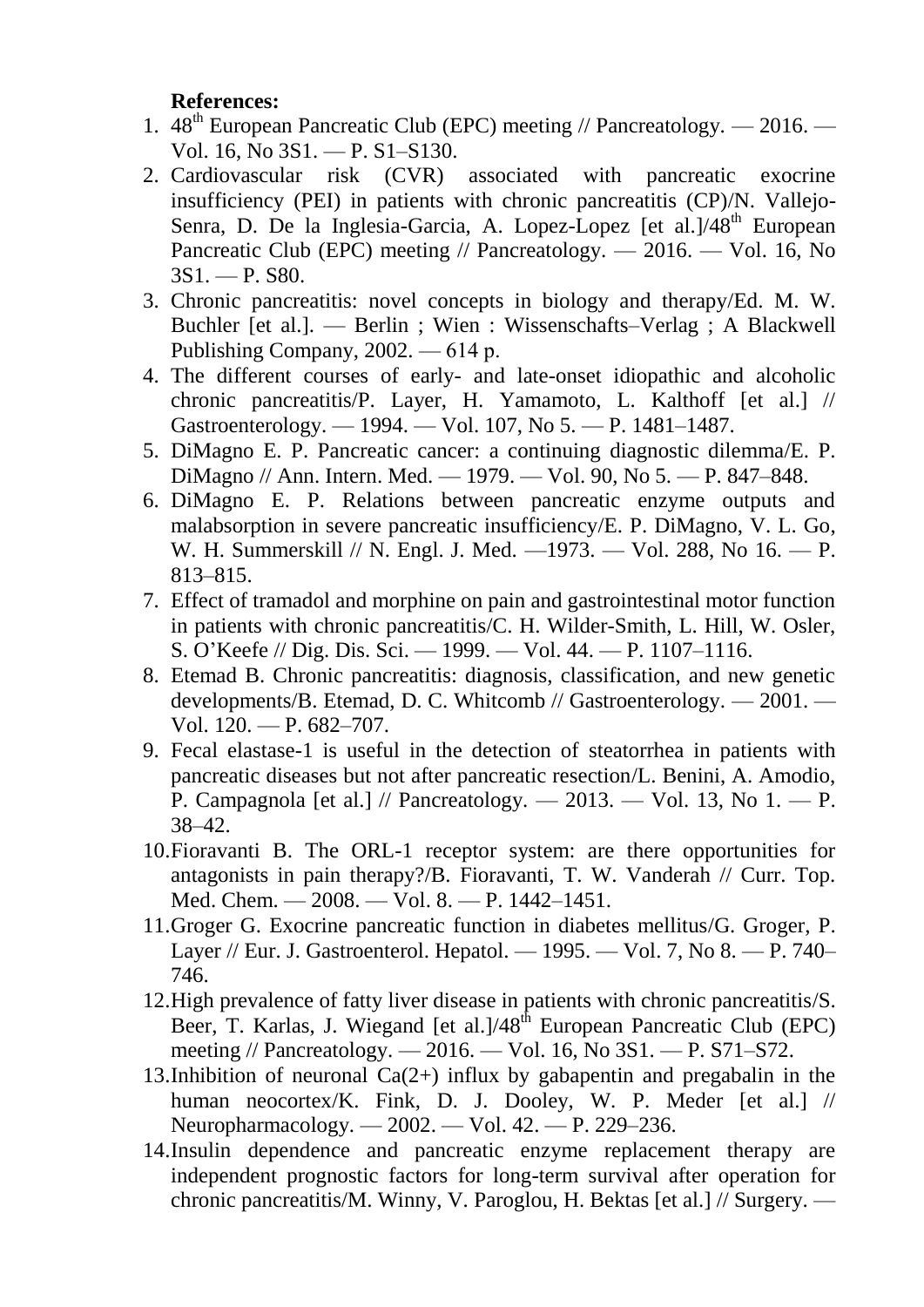2014. — Vol. 155, No 2. — P. 271–279.

- 15.Keller J. Human pancreatic exocrine response to nutrients in health and disease/J. Keller, P. Layer // Gut. — 2005. — Vol. 54, Suppl. 6. — P. 1–28.
- <span id="page-11-0"></span>16.Lieb J. G. Review article: pain and chronic pancreatitis/J. G. Lieb, P. E. Forsmark // Aliment. Pharmacol. Ther. — 2009. — Vol. 29, No 7. — P. 706–719.
- 17.Malnutrition is a common complication in chronic pancreatitis out-patients and significantly associates with impaired muscle function/L. K. Frandsen, S. S. Olesen, J. L. Poulsen [et al.]/48<sup>th</sup> European Pancreatic Club (EPC) meeting // Pancreatology. — 2016. — Vol. 16, No 3S1. — P. S46.
- 18.Masclee Ad A. M. Pancreatic exocrine insufficiency after acute pancreatitis/A. M. Masclee Ad, T. Symersky // Asian Pacific digestive disease week 2005. Proceedings of a Solvay satellite symposium. — Seoul (Korea), 2005. — P. 9–12.
- 19.Mortality, cancer, and comorbidities associated with chronic pancreatitis: a Danish nationwide matched-cohort study/U. C. Bang, T. Benfield, L. Hyldstrup [et al.] // Gastroenterology. — 2014. — Vol. 146, No 4. — P. 989–994.
- 20.Obesity and fatty pancreatic infiltration are risk factors for pancreatic precancerous lesions (PanIN)/V. Rebours, S. Gaujoux, G. d'Assignies [et al.] // Clin. Cancer Res. — 2015. — Vol. 21, No 15. — P. 3522–3528.
- <span id="page-11-2"></span>21.Opioid-induced bowel dysfunction: pathophysiology and management/C. Brock, S. S. Olesen, A. E. Olesen [et al.] // Drugs. — 2012. — Vol. 72. — P. 1847–1865.
- 22.Pancreatic function after severe acute biliary pancreatitis: the role of necrosectomy/L. Sabater, E. Pareja, L. Aparisi [et al.] // Pancreas. — 2004. — Vol. 28, No 1. — P. 65–68.
- 23.Pathogenesis and treatment of pain in chronic pancreatitis/S. S. Olesen, E. Tieftrunk, G. O. Ceyhan, A. M. Drewes // [http://www.pancreapedia.org/sites/www.pancreapedia.org/files/DOI%20Pat](http://www.pancreapedia.org/sites/www.pancreapedia.org/files/DOI%20Pathogenis%20and%20Treatment%20of%20Pain%20in%20CP.pdf) [hogenis%20and%20Treatment%20of%20Pain%20in%20CP.pdf](http://www.pancreapedia.org/sites/www.pancreapedia.org/files/DOI%20Pathogenis%20and%20Treatment%20of%20Pain%20in%20CP.pdf)
- <span id="page-11-1"></span>24.Pharmacological pain management in chronic pancreatitis/S. S. Olesen, J. Juel, C. Graversen [et al.] // World J. Gastroenterol. — 2013. — Vol. 19, No 42. — P. 7292–7301.
- 25.A randomized, controlled clinical trial of a novel microbial lipase (NM-BL) in patients with exocrine pancreatic insufficiency due to cystic fibrosis/J. Heubi, D. Schaeffer, R. Ahrens [et al.]/48<sup>th</sup> European Pancreatic Club (EPC) meeting // Pancreatology. — 2016. — Vol. 16, No 3S1. — P. S108.
- 26.Vitamin D3 in patients with various grades of chronic pancreatitis, according to morphological and functional criteria of the pancreas/S. T. Mann, H. Stracke, U. Lange [et al.] // Dig. Dis. Sci. — 2003. — Vol. 48, No  $3. - P. 533 - 538.$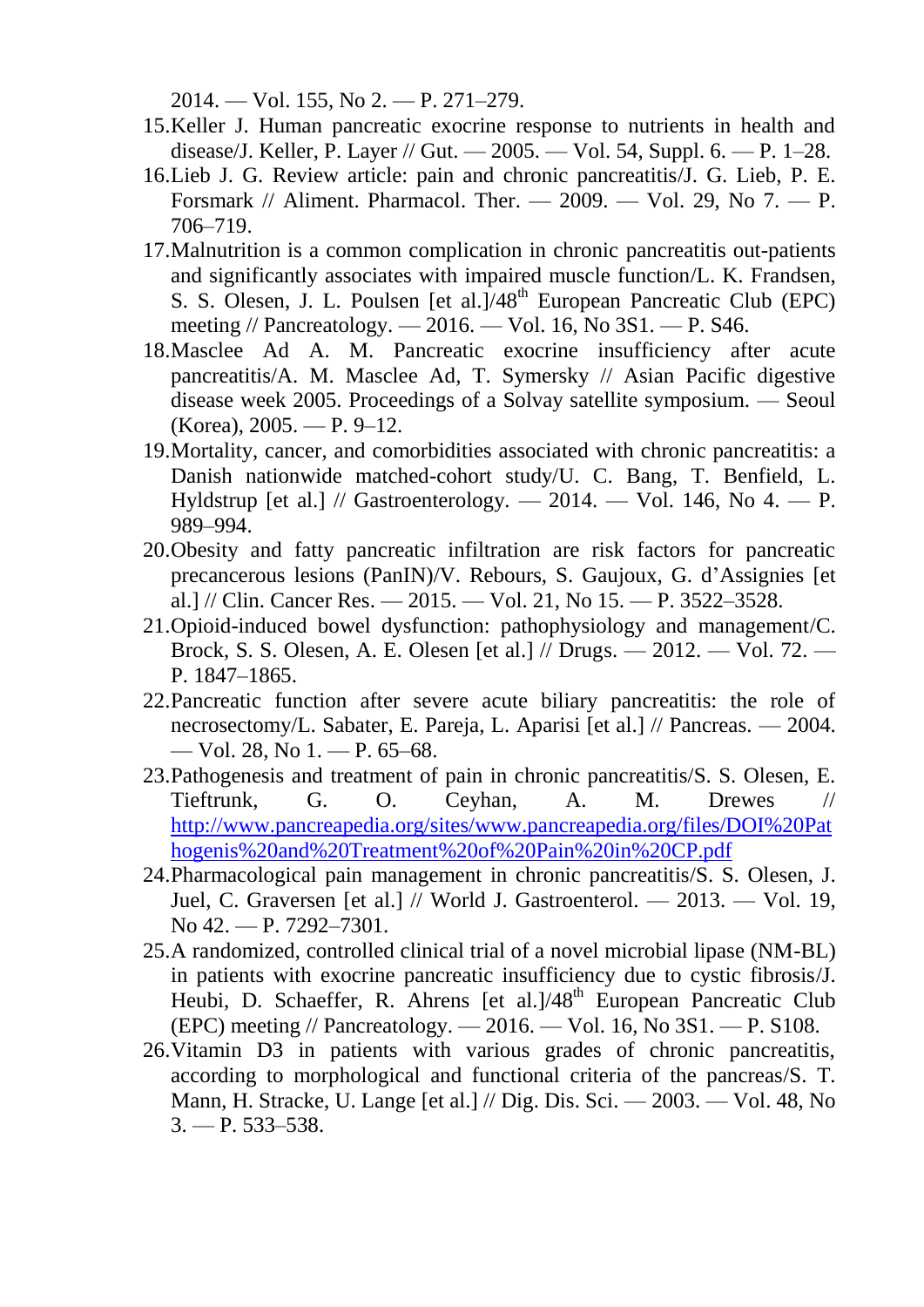## **News of European pancreatology** (by materials of the 48<sup>th</sup> Meeting of the European Pancreatic Club, July 6–9, **2016, Liverpool, Great Britain) N. B. Gubergrits, N. V. Byelyayeva, G. M. Lukashevich, A. Ye. Klochkov, P. G. Fomenko**

Donetsk National Medical University n. a. M. Gorky, Ukraine

**Key words**: European Pancreatic Club, Ukrainian Pancreatic Club, diagnostics and treatment of chronic pancreatitis, pancreatic insufficiency, Creon

Article represents the results of main scientific researches in pancreatology conducted in 2015–2016. There are stated achievements of leading pancreatologists of Europe regarding study of etiology, pathogenesis, diagnostics and treatment of pancreatitis and tumors of the pancreas.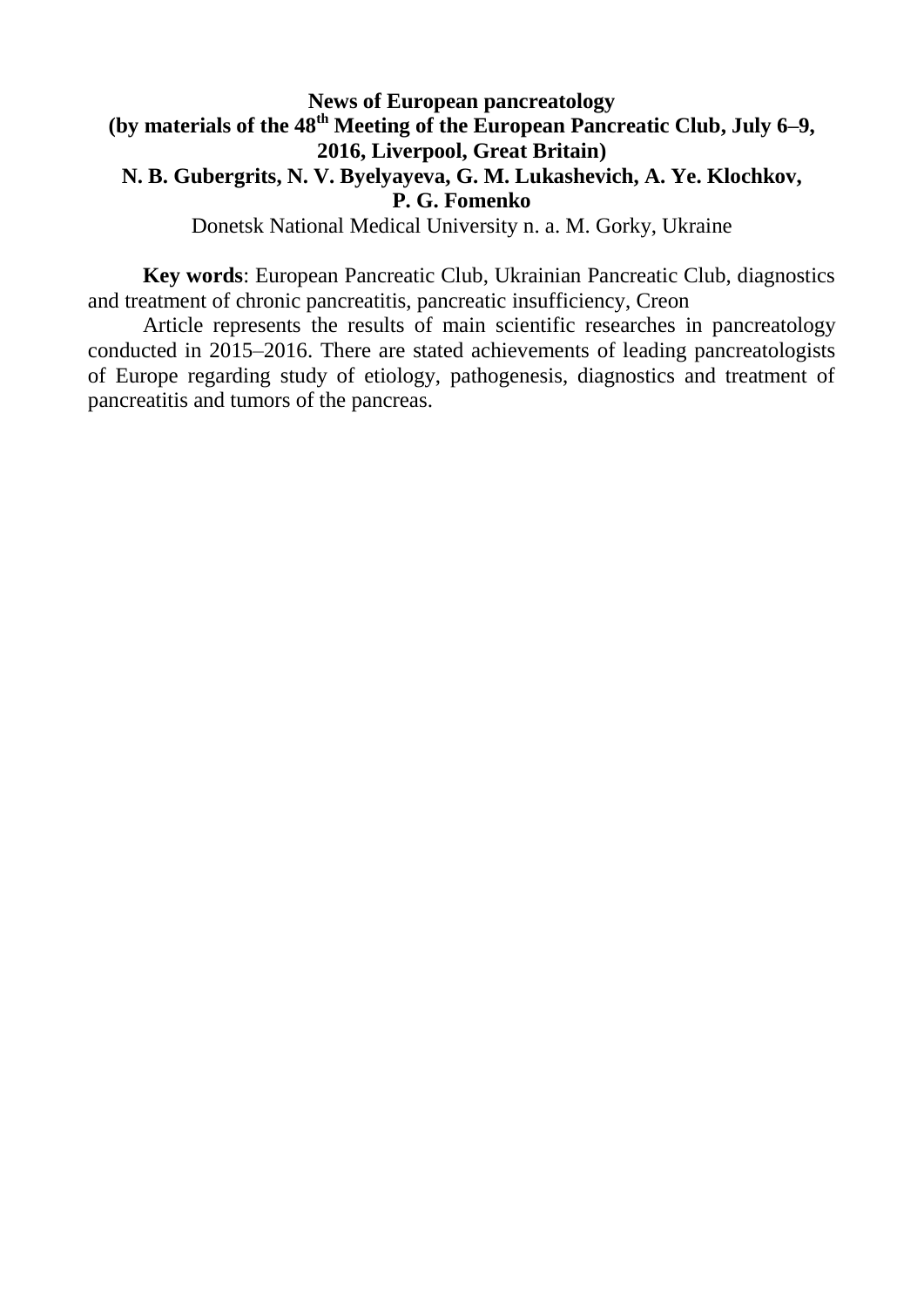

Fig. 2. Life expectancy of patients with CP are subject to availability of EPI (N. Vallejo-Senra et al., 2016 [2]).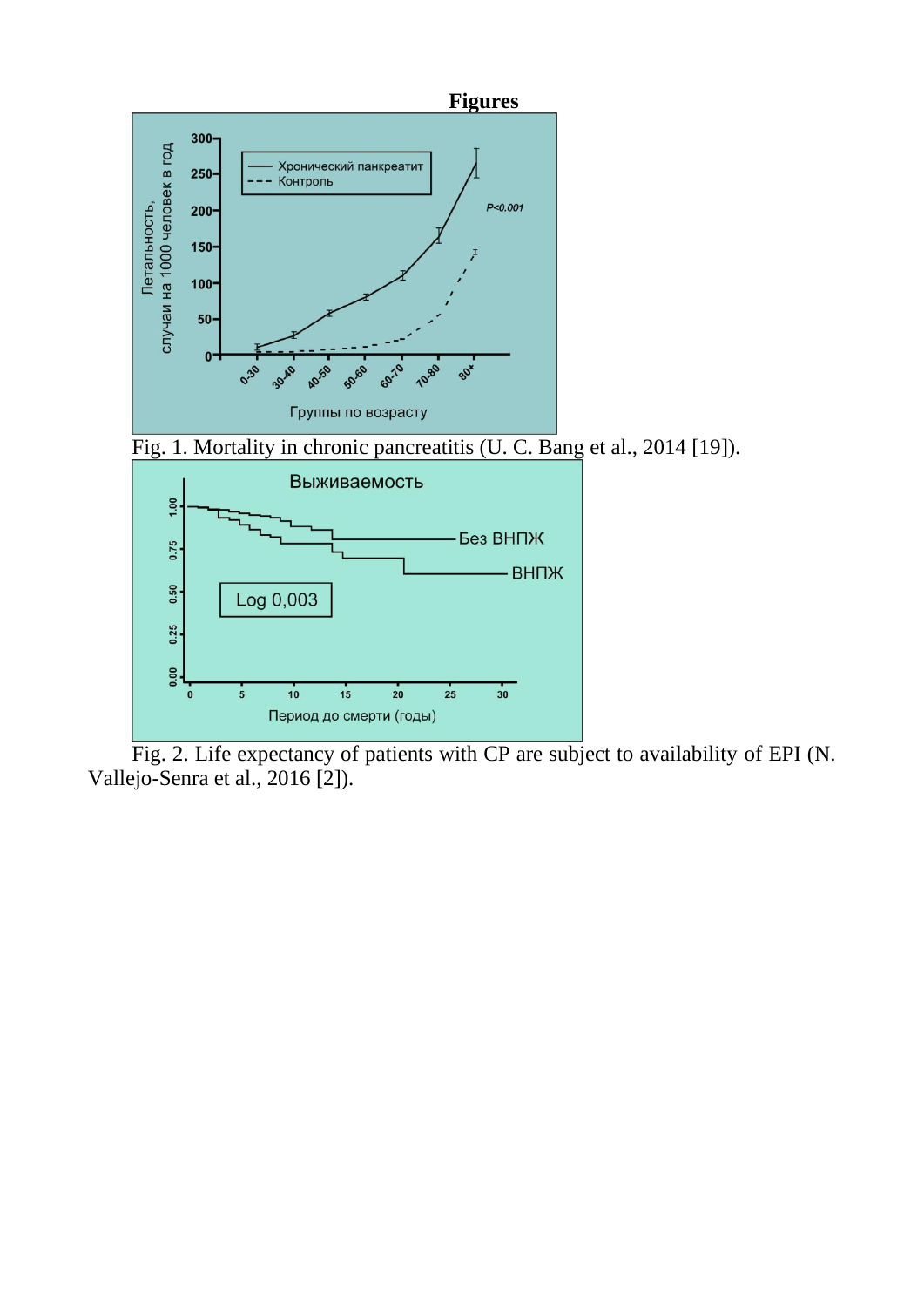

Fig. 3. Correlation between the mass of adipose tissue in the body of patients with CP (according to the bioimpedance) and the strength of a handshake (measuring dynamometer) (L. K. Frandsen et al., 2016 [17]).



Fig. 4. Frequency of EPI development in CP (P. Layer et al., 1994 [4]).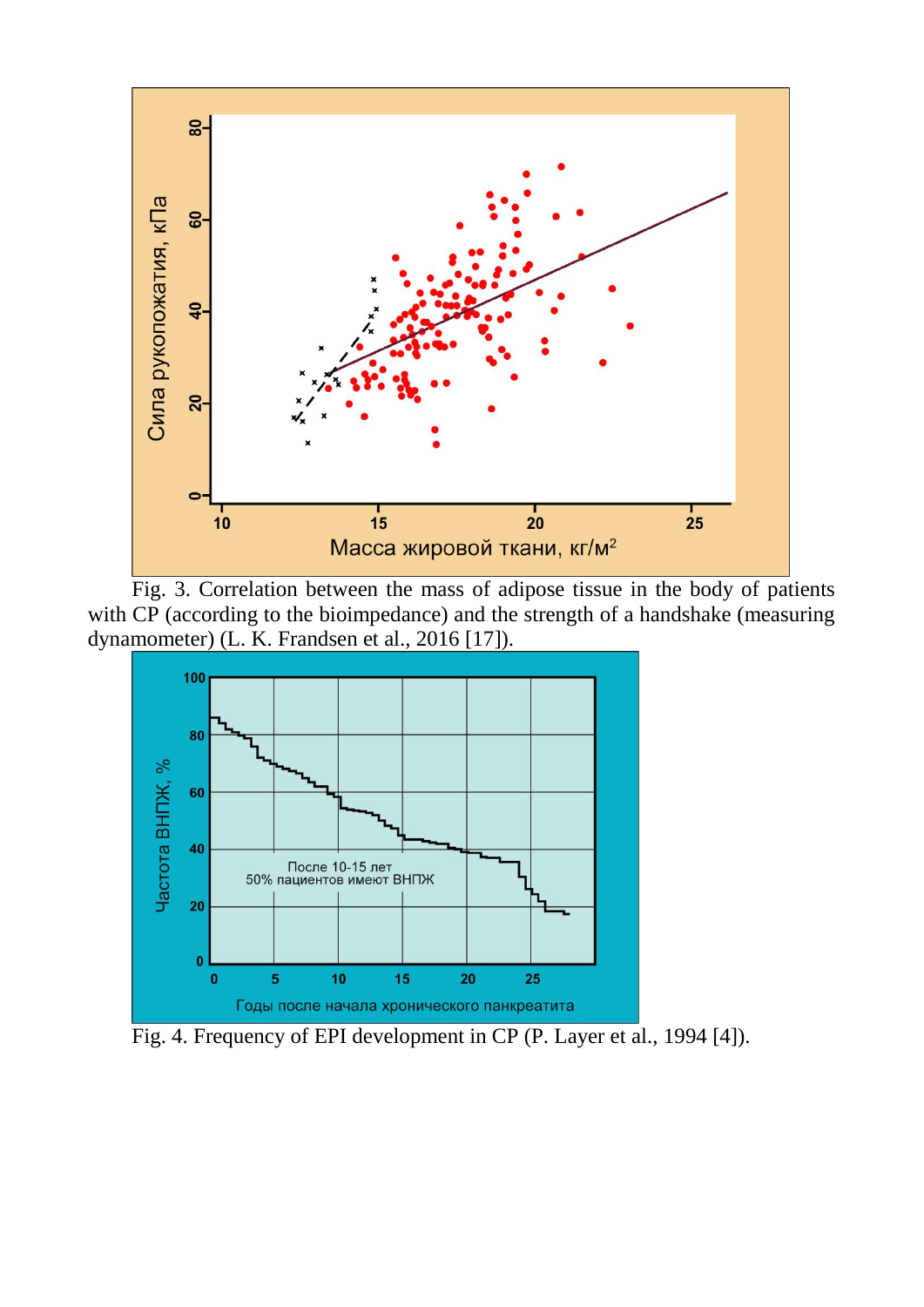

Fig. 5. Relationship between the degree of reduction of pancreatic lipase production and development of steatorrhea (E. P. DiMagno et al., 1973 [6]).



Fig. 6. Sensitivity of functional tests for pancreatic pathology (M. W. Buchler et al., 2002 [3]).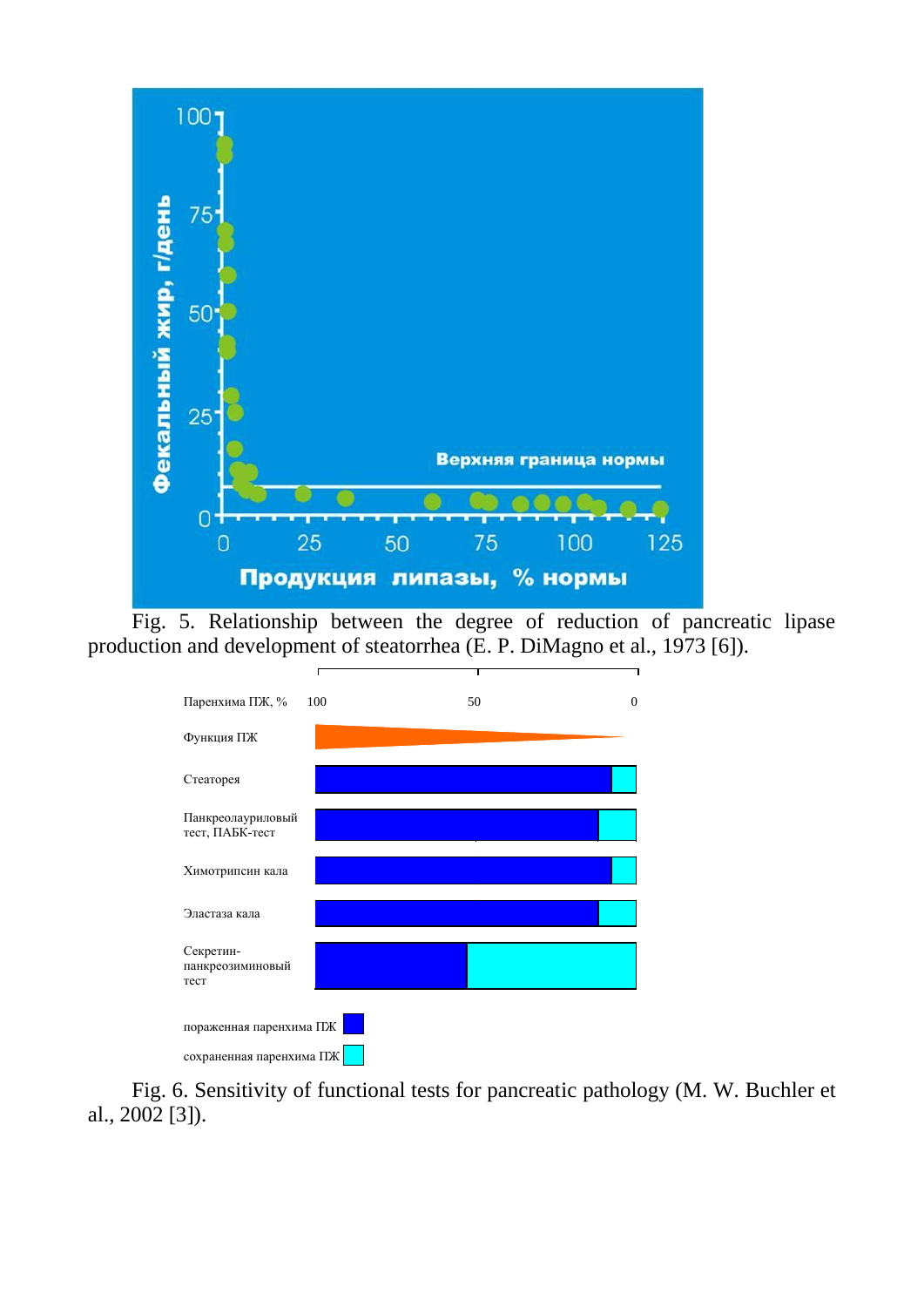

Fig. 7. Ratio of fecal elastase-1 and steatorrhea (L. Benini et al., 2013 [9]).



Fig. 8. Correlation between indicators of fecal elastase-1 and level of vitamin D metabolite in the blood (S. T. Mann et al., 2003 [26]).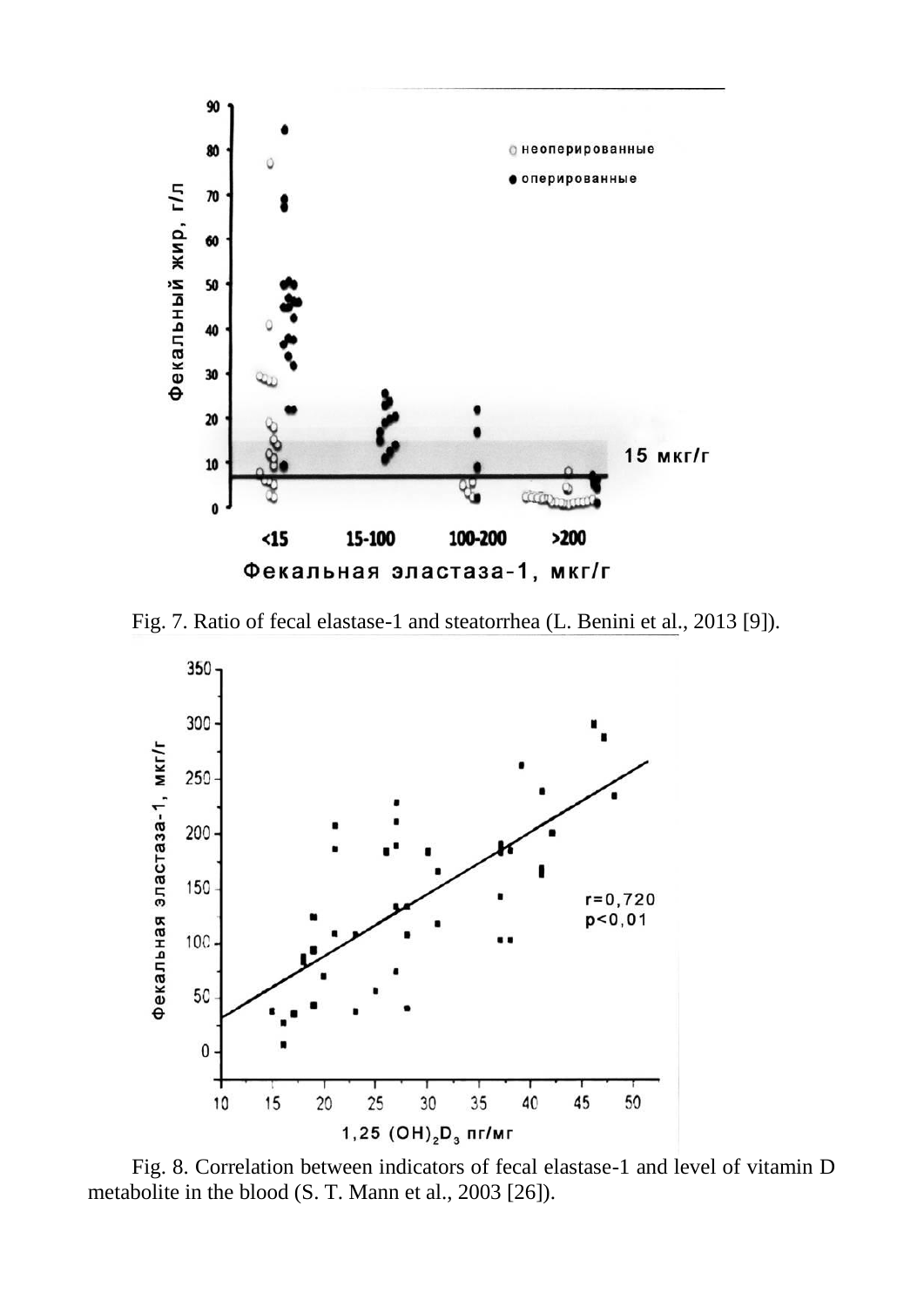

Fig. 9. Frequency of exocrine pancreatic function decline during convalescence after AP depending on the severity of AP (A. M. Masclee Ad et al., 2005 [18]).



Fig. 10. Trypsin and bicarbonate products in patients with pancreatic cancer as compared to healthy (E. P. DiMagno, 1979 [5]).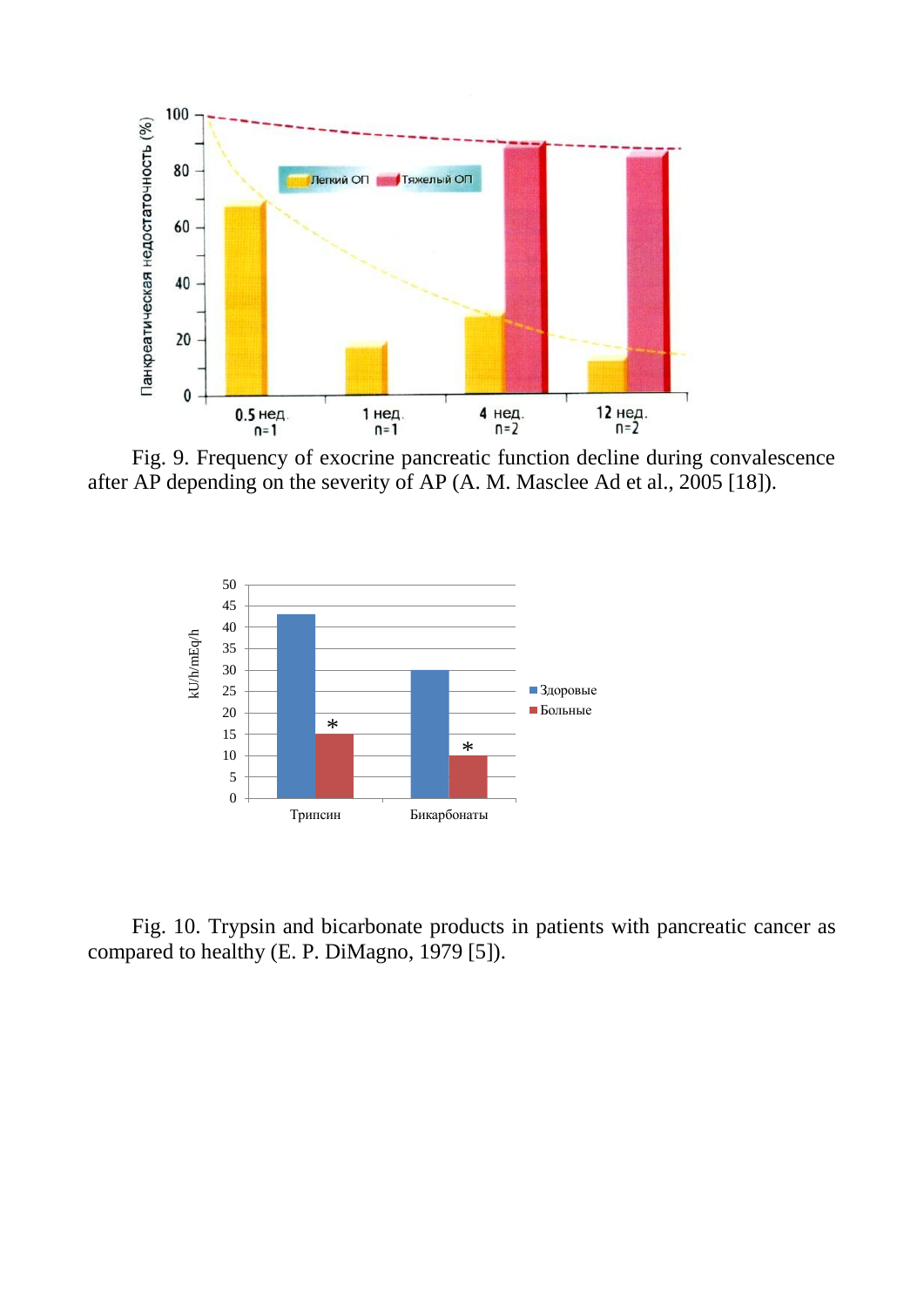

Fig. 11. Life expectancy of patients with CP after surgical intervention, depending on the purpose of enzyme replacement therapy (M. Winny et al., 2014  $[14]$ ).



Fig. 12. Algorithm of enzyme therapy, presented in a lecture by Prof. M. Lerch.